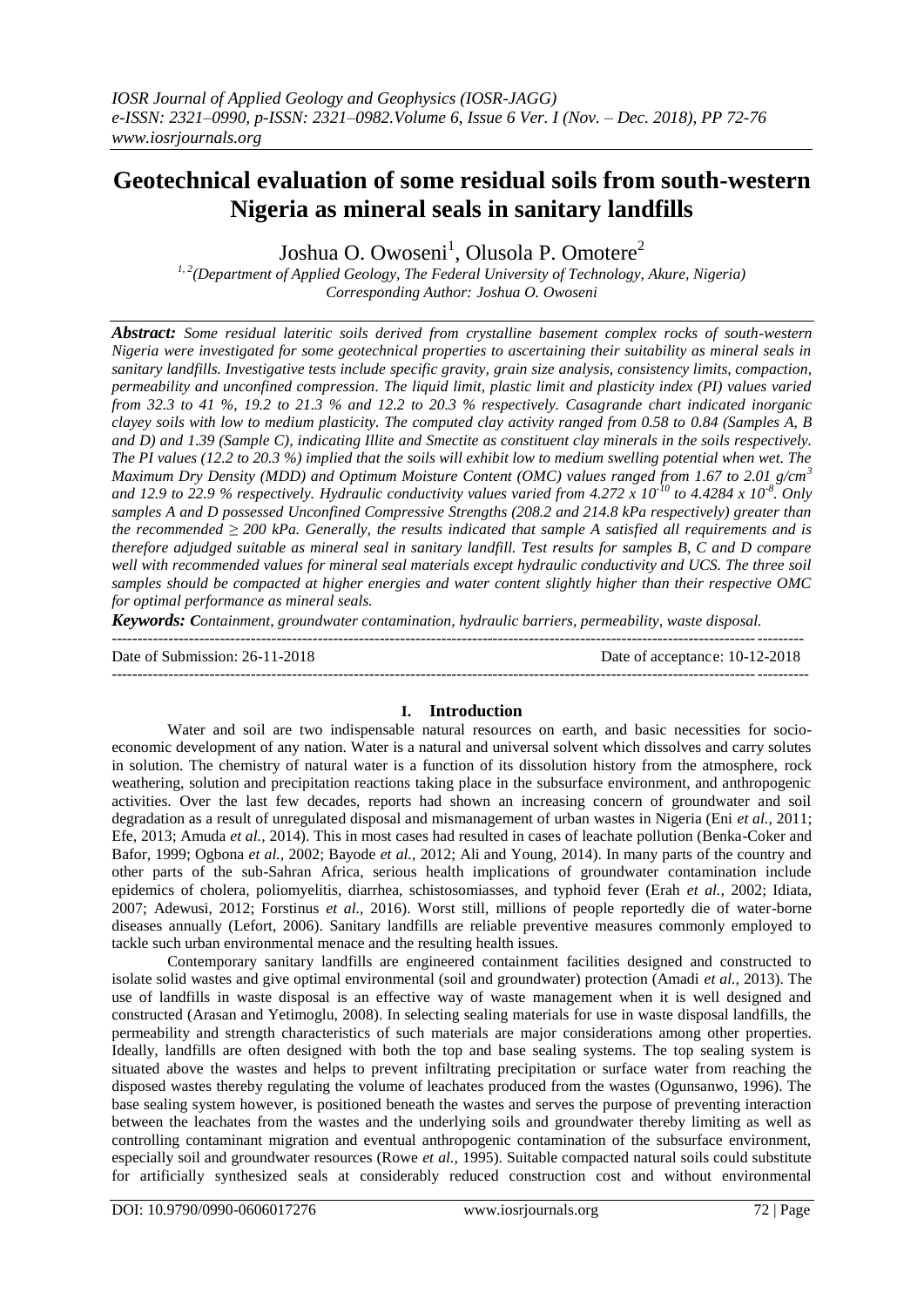implications (Ige and Ogunsanwo, 2009). The current study is aimed at evaluating the geotechnical properties of four genetically different residual soils from urban Akure and environs in south-western Nigeria for possible use as mineral seals in sanitary landfills at reduced cost.

### **II. Materials and Methods**

The samples used for this study are lateritic soils developed on crystalline basement complex rocks of south-western Nigeria. The tropical weathering products were sampled from excavated test pits at a depth of about 1 metre (Table 1). The soil samples were tested for (i) textural characteristics (particle size distribution), (ii) plasticity behaviour (consistency limits), (iii) compaction characteristics, and (iv) specific gravity of soil grains, (v) compressive strength, and (vi) permeability characteristics. The determination of the basic index properties followed BS 1377: Part 2 (1990) and ASTM D4318 standards.

### **III. Results and Discussion**

The geotechnical properties of the residual soil samples investigated for use as mineral seals in sanitary landfills were compared with recommended limits and are presented in the subsequent sections.

### **3.1 Specific gravity**

The specific gravity values recorded by the soil samples tested are presented on Table 1. All the four soils possessed specific gravity values ranging from 2.711 to 2.735 which are greater than the 2.2 limit recommended by Onnorms (1990). Based on specific gravity, the soils have potentials for use as mineral seals.

| <b>THOIC</b> I DUCCHIC GRATLY and grain SIZE distribution |              |                 |          |                          |      |      |        |       |                  |
|-----------------------------------------------------------|--------------|-----------------|----------|--------------------------|------|------|--------|-------|------------------|
| Sample                                                    | Sampling     | Depth of        | Specific | Grain size fractions (%) |      |      |        |       | Soil description |
| code                                                      | locality     | sampling        | gravity  | clav                     | silt | sand | gravel | Fines |                  |
|                                                           | Idanre Rd.   | .0 m            | 2.735    | 26.6                     | 20.8 | 49.9 | 2.7    | 47.4  | Clavey sand      |
|                                                           | Igbatoro Rd. | .0 <sub>m</sub> | 2.720    | 21.2                     | 16.2 | 59.2 | 3.4    | 37.4  | Clavey sand      |
|                                                           | Ondo Rd.     | .0 <sub>m</sub> | 2.718    | 14.6                     | 16.9 | 48.0 | 20.4   | 31.5  | Gravelly sand    |
|                                                           | Evinke       | .0 m            | 2.711    | 15.6                     | 16.3 | 64.7 | 3.4    | 31.9  | Clavey sand      |

**Table 1** Specific gravity and grain size distribution

### **3.2 Grain size distribution**

The results of the grain size distribution analysis are presented on Table 1 and as curves in Fig. 1. Materials for mineral seals in landfills are expected to possess clay fractions > 10 % (Declan and Paul, 2003) and amount of fines (silt and clay size particles)  $\geq$  30 % (Daniel, 1993; Benson *et al.*, 1994; Rowe *et al.*, 1995). Daniel (1993) suggested amount of gravels  $\leq$  30 % for a mineral seal. Based on the recommended amount of clay fractions and fines, all the four soil samples are adjudged suitable materials as mineral seals. The soils also contains sufficient amount of sand to provide enough strength as well as protect against volumetric shrinkage. All the soil samples possess amount of gravels within the recommended range  $(530\%)$  for materials to be considered as mineral seals.

### **3.3 Consistency limits**

The liquid limits (LL), plastic limits (PL), plasticity index (PI) and linear shrinkage (LS) values are shown on Table 2. Fig. 2 presents the Casagrande chart for the soils. Materials for mineral seals in landfills are expected to possess  $20 \leq LL < 90$  (Benson *et al.*, 1994; Declan and Paul, 2003; Kabir and Taha, 2004) and 7 % ≤ PI < 65 % (Daniel, 1993; Rowe *et al.,* 1995: Declan and Paul, 2003). All the soil samples under investigation possess liquid limits (32.3 to 41.0 %) within the recommended range. Daniel (1991) opined that excessive shrinkage can result when plasticity index value exceeds 35. The soil samples have appropriate plasticity characteristics with PI varying between 12.2 and 20.3 %. With these PI values, hydraulic conductivity and potential for shrinkage can be minimized for optimal engineering performance.

| Sample<br>code | Consistency limits (%) |      | Linear<br>shrinkage (%) | <b>USCS</b><br>classification | Activity                                     | Clay mineral |          |
|----------------|------------------------|------|-------------------------|-------------------------------|----------------------------------------------|--------------|----------|
|                | PL                     | LL   | PI                      |                               |                                              |              |          |
| A              | 21.3                   | 41.0 | 19.7                    | 9.3                           | CI (inorganic soil with<br>medium plasticity | 0.740602     | Illite   |
| B              | 21.3                   | 33.5 | 12.2                    | 5.0                           | CL (inorganic soil with<br>low plasticity    | 0.575472     | Illite   |
| $\mathcal{C}$  | 19.2                   | 39.5 | 20.3                    | 9.3                           | CI (inorganic soil with<br>medium plasticity | 1.390411     | Smectite |
| D              | 19.2                   | 32.3 | 13.15                   | 6.4                           | CL (inorganic soil with<br>low plasticity    | 0.842949     | Illite   |

**Table 2** Consistency limits, linear shrinkage and USCS classification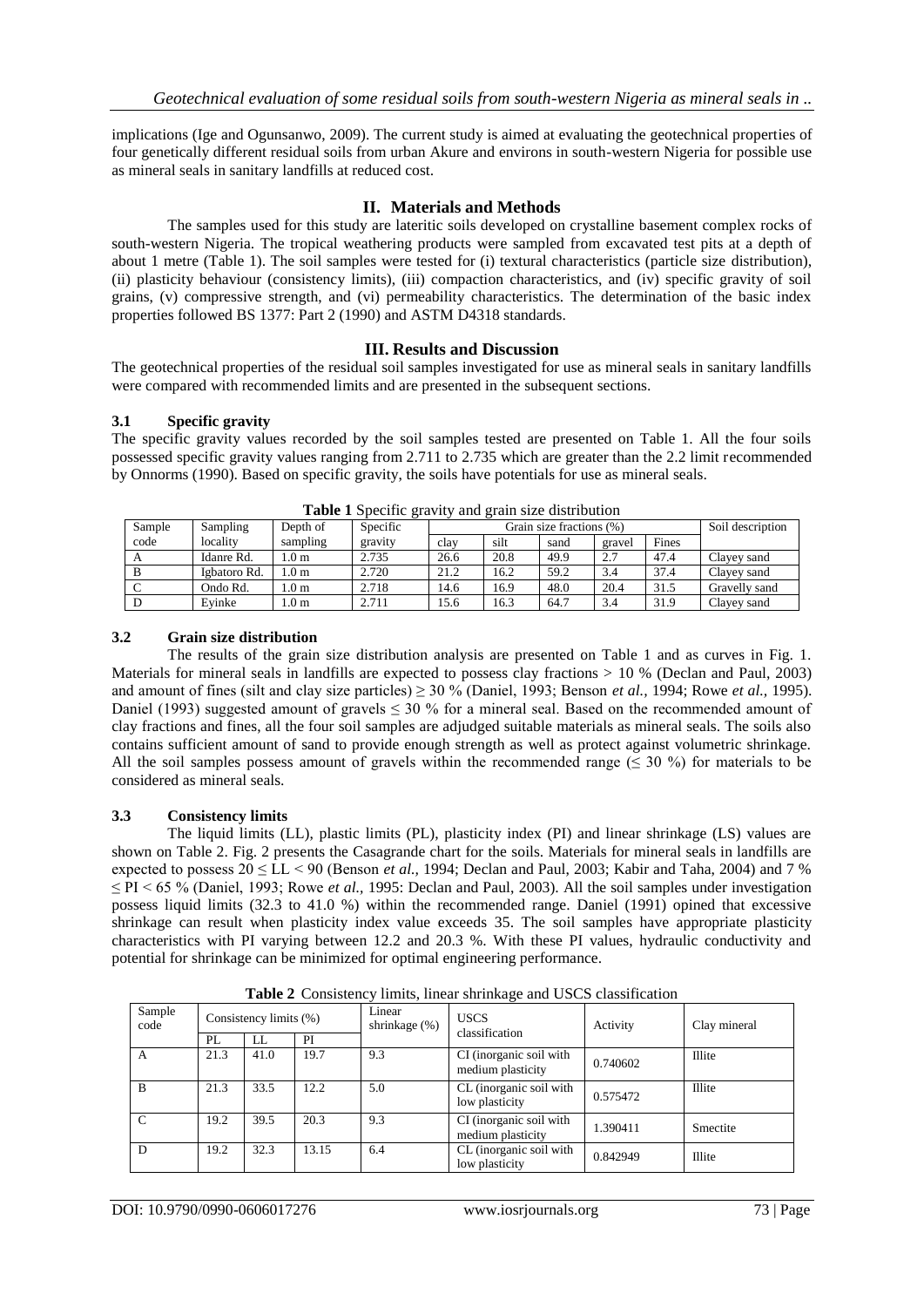

**PARTICLE SIZE (mm)** 

**Figure 1** Grain size distribution curves for the soils

## **3.4 Clay Activity**

The computed clay activity is presented on Table 2. Using the classification scheme of Mitchell (1976), samples A, B and D indicated Illite while sample C indicated Smectite as the predominant clay minerals in the soil samples. Benson *et al.* (1994) and Rowel *et al.* (1995) suggested activity of  $\geq$  0.3 for materials to be used as mineral seals so as to get hydraulic conductivity that does not exceed  $1 \times 10^{-7}$  cm/s. All the soil samples had Activity ranging from 0.58 to 1.39 which satisfies the suggested condition and as such are adjudged suitable as mineral seals. Moreover, they are inactive clayey soils by their activities and are therefore suitable materials for mineral seals (Rowe *et al.,* 1995).

### **3.5 Maximum dry density (MDD)**

The MDD values for the soils are given on Table 3. Materials for mineral seals in landfills are expected to possess MDD > 1.45  $g/cm<sup>3</sup>$  (Kabir and Taha, 2003). Based on this MDD requirement, all the soils (with MDD values ranging from 1.67 to 2.01  $g/cm<sup>3</sup>$ ) have the potential as mineral seals.

### **3.6 Coefficient of permeability (***k***) values**

The hydraulic conductivity is about the most important geotechnical property of materials for mineral seals for effective protection of the adjoining environment (soil and groundwater) from leachate contamination. The results of permeability test are shown on Table 3. Materials for use as mineral seals should have hydraulic conductivity value, k < 1 x 10<sup>-9</sup> m/s (Onorm S2071, 1990), k  $\leq$  5 x 10<sup>-10</sup> m/s (Oeltzschner, 1992) or k  $\leq$  1 x 10<sup>-9</sup> m/s (Daniel, 1993; Seymour & Peacock, 1994). Only sample A satisfied this requirement with a value of 4.272 x 10<sup>-10</sup> at standard Proctor energy level. Other samples with higher values than recommended (2.3159 x 10<sup>-9</sup> to  $4.4284 \times 10^{-8}$  m/s) would require higher compactive efforts at higher OMC to attain the maximum hydraulic conductivity value for optimized performance as mineral seals (Daniel and Benson, 1990).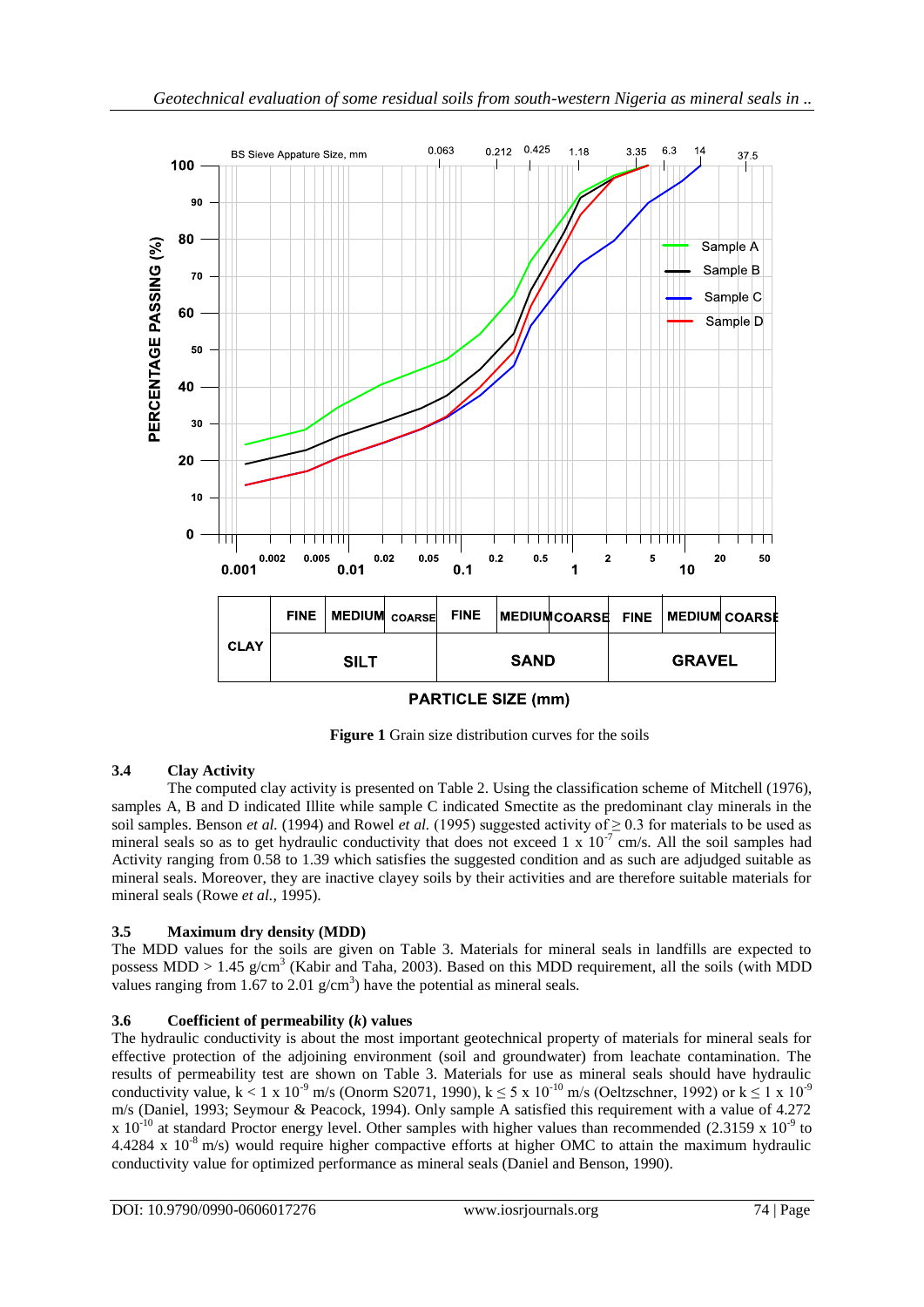### **3.7 Unconfined Compressive Strength (UCS)**

The UCS values obtained for the soils samples tested are presented on Table 3. Materials for mineral seals in landfills should have minimum unconfined compressive strength of 200 kPa (Daniel and Wu 1993) for stability under static load of the overlying wastes.

The UCS values for the soil samples (Table 7) indicated that samples A and D possessed UCS values of 208.2 and 214.5 kPa respectively which are greater than the recommended 200 kPa and are therefore potential materials for use as mineral seals in sanitary landfills. However, samples B and C had lower values (159.9 and 166.7 kPa respectively) than the recommended and may therefore not be suitable.



**Figure 2.** Plasticity chart for the soil samples (After Casagrande, 1948)

| Sample code | Compaction parameters   |           | Coefficient of<br>permeability, $k$ | Shear strength<br>parameters |               | <b>UCS</b> |
|-------------|-------------------------|-----------|-------------------------------------|------------------------------|---------------|------------|
|             | MDD(g/cm <sup>3</sup> ) | $OMC(\%)$ | (m/s)                               | $c$ (KPa)                    | $\varphi$ (°) | (kPa)      |
|             | 1.67                    | 22.9      | $4.272 \times 10^{-10}$             | 117.9                        | 17            | 208.2      |
| B           | 1.76                    | 20.0      | $2.3159 \times 10^{-9}$             | 54.3                         | 23.1          | 159.9      |
|             | 2.01                    | 12.9      | $1.3942 \times 10^{-8}$             | 57.5                         | 24.2          | 166.7      |
|             | 1.91                    | 15.8      | $4.4284 \times 10^{-8}$             | 111.6                        | 16.8          | 214.5      |

**Table 3** Compaction, permeability and strength characteristics

### **IV. Conclusion**

From the foregoing, sample A meets all the requirements and is therefore potentially suitable for use as mineral seal in sanitary landfill. It combines the advantages of availability, abundance and lower construction cost than geosynthetic seals for contractors in the region. Samples B, C and D meet most of the recommended standard values with geotechnical test results comparing well with recommended values except for hydraulic conductivity (permeability) and UCS. Generally, compacting clayey soils at water content slightly higher than the OMC should give the lowest hydraulic conductivity (U.S. Environmental Protection Agency, 1989; Daniel and Benson, 1990). Therefore, the three soil samples (B, C and D) should be compacted at higher energies and water content slightly higher than their respective OMC for optimal performance.

#### **Acknowledgements**

The authors acknowledge the Department of Applied Geology, Federal University of Technology, Akure for providing laboratory facilities.